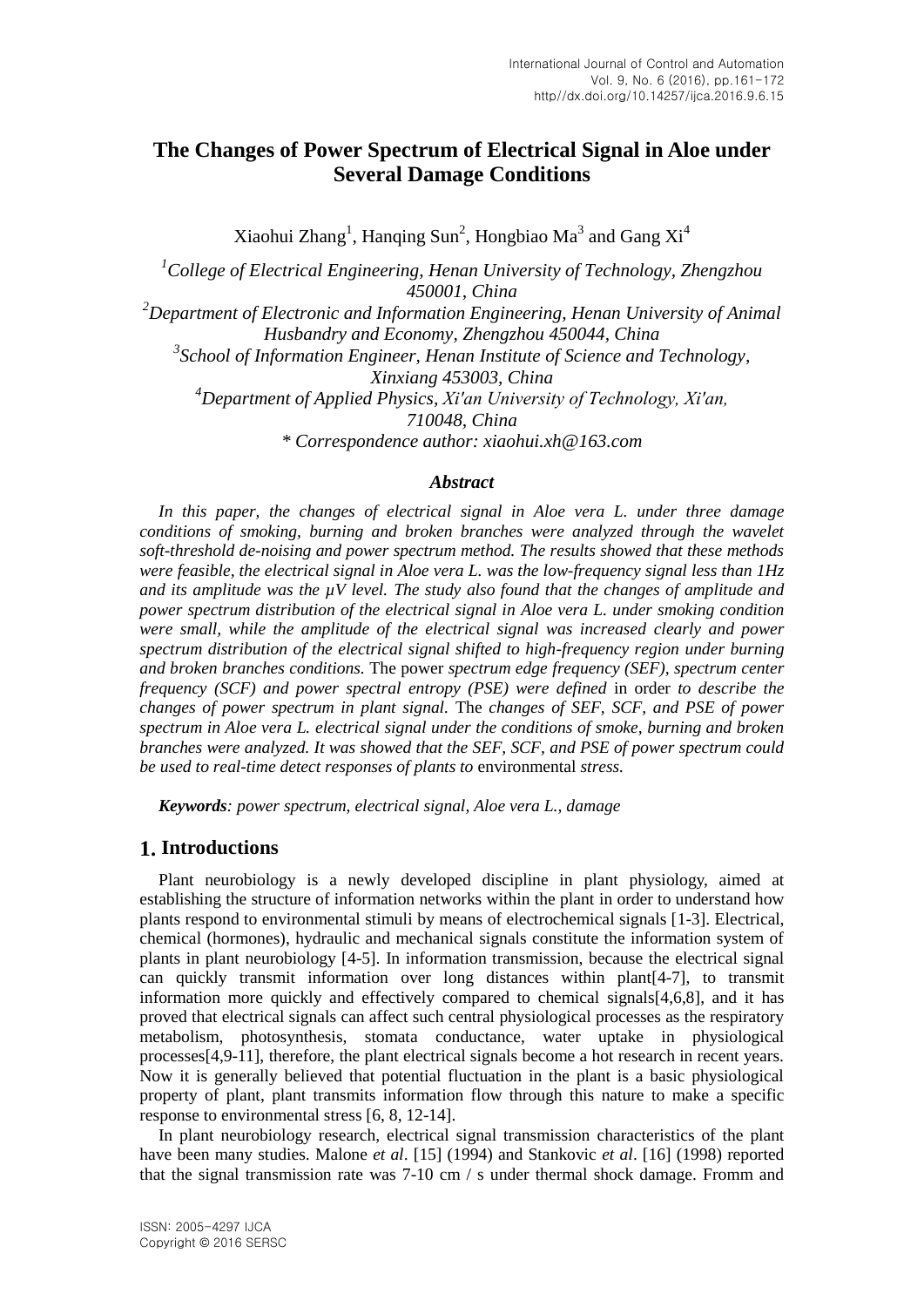Bauer [17] (1994) published that signal transmission rate was 3-7 cm / s under cold shock damage. Measurements by Stankovic *et al*.[16] (1998) was that the EP signal transmission rate in the 40-50 cm / min range caused by direct burning of leaf damage. EP signal transmission rate is 20.9 cm / s under the broken branches [7]. There are many reports on the signal propagation path [4, 14, 18-19].

*Aloe vera L.*, as fleshy perennial evergreen herb plant, has a wide role in the medical, health, air pollution control and other aspects. Because the electrical signal in *Aloe vera L.* is collected easily, it has been studied in analyzing plant signal. Volkov *et al* [20] (2007) studied transmission characteristics of signal within *Aloe vera L.* induced by local heat stress in detail, electrical signals propagated along all leaves of *Aloe vera L.* plants and possible pathways for electrical signal propagation were studied. However, the study of the variation on the power spectrum of plant electrical signal under the damage conditions has not yet seen. In this paper, the basic characteristic of electrical signal in *Aloe vera L.* was analyzed by wavelet soft-threshold de-noising and power spectrum. Then, the amplitude and power spectrum variation of the electrical signal in *Aloe vera L.* was also studied, which lays the foundation for further study of plant electrical signal.

# **2. Material and Method**

## **2.1. Material and Signal Collection**

*Aloe vera L.* was brought from the flower market, which the height is 45cm and 8 leaves. Because the electrical signal in plant is very small, the collecting system about plant electrical signal must have some characteristics such as high input impedance ( $>10^{10} \Omega$ ), high common mode rejection ratio ( $>120$ dB), low noise ( $<1\mu$ V) and low drift *etc*. According to these characteristics, BL-420S biological function experiment system (designed by Chengdu TME Technology Co, Ltd.) was used. This system can amplify and filter the biological signal, process the signal through analog digital conversion to digitization, transmit the digitization signal to computer.

In order to obtain more accurate plant electrical signal, the patch electrode was used in this paper, the electrode is AMBU ECG electrode of silver. Its diameter is 3.4 cm. The structure is made up of lining materials, conductive paste and electrode buckle, *etc*. It has high sensitivity, low noise and its surface doesn't need to pretreatment. In Figure 1, A is positive electrode and B is negative electrode, C is reference electrode.The positive and negative electrodes are pasted on both sides of plant leaf, the distance between two electrodes is 30cm, reference electrode connects ground. Stable plant signal can be obtained accurately.

In the experiment, *Aloe vera L.* was put into Faraday cage (60cm×60cm×60cm). The electrical signal in *Aloe vera L.* under normal growth condition was collected as control (CK), and then *Aloe vera L.* suffered smoke, burning and broken branches processing, the electrical signal in *Aloe vera L.* was collected (The distance is 15cm) at 25℃, the average humidity was 45%-50% and light intensity was 500lx. While collecting the signal, the second channel of the signal measurement system is the inputting channel of plant signal and the third channel is hung in the air (as the test channel of noise to confirm the plant signal). The characteristic of the signal was analyzed by computer. The sampling frequency is 2K Hz, the low-pass filter's frequency is 500Hz, and high-pass filter's frequency is 0.053Hz. The connecting method is showed as Figure 1.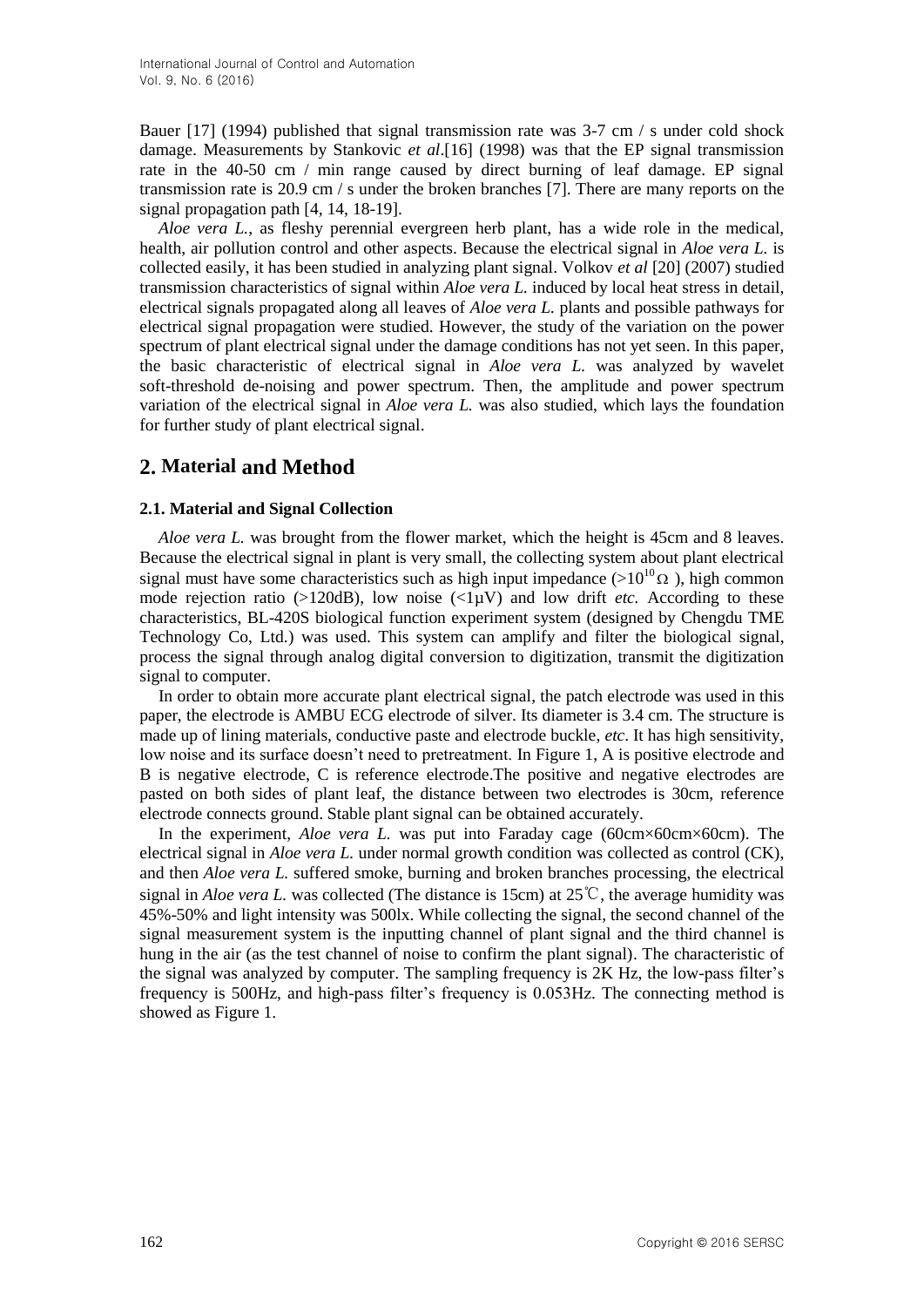

**Figure 1. Schematic Diagram of Experiment Device**

#### **2.2. Data progressing**

#### **2.2.1 Wavelet de-noising**

In the experimental process, although using grounding, shielding and other measures to minimize interference from outside, the signal collected still contained some noise. In order to obtain as accurately as possible the spectral characteristics of *Aloe vera L.* signal, electrical signals collected were de-noised by wavelet transform in this paper  $[21]$ .

Wavelet transform (WT) is defined as:

$$
WT_{f}(a,b) = \frac{1}{\sqrt{a}} \int_{-\infty}^{+\infty} f(t) \psi^{*}(\frac{t-b}{a}) dt
$$
 (1)

Where,  $\Psi$  is based-wavelet.  $f(t)$  is the signal which contains the noise, *a* is scaling factor, *b* is displacement factor, and  $a, b \in R$ ,  $a \ne 0$ . The signals are decomposed into two parts including approximation coefficient and detail coefficient by wavelet transforming. De-noising is a threshold quantization processing on the detail coefficients of each decomposition scale to select a threshold value, and then the signal is reconstructed.

Than the wavelet coefficients are processed by soft threshold. When selecting threshold, the noise standard deviation  $\sigma$  of original signal is determined with estimation method. It is showed in equation (2):

$$
\sigma = \frac{median \left( \left| d_i(k) \right| \right)}{0.6745} \tag{2}
$$

Where, *i* is wavelet decomposition scale, *median* is the order of the value of MATLAB. Unified threshold of Donoho and Johnstone is adopted in this paper [22].

$$
thr = \sigma \sqrt{2 \log(n)} \tag{3}
$$

According to the equation (3) the threshold of each scale is calculated, then wavelet detail coefficients are quantized by using soft-threshold. When the absolute value of wavelet coefficients is less than the threshold, the wavelet coefficient is zero. Otherwise, the wavelet coefficient is the value of subtracting the threshold from them. It is showed in equation (4):

$$
d_{i,t,h,r} = \begin{cases} 0, |d_i| < t h r \\ \text{[sgn}(d_i) \text{]} \left( |d_i| - t h \right), |d_i| \geq t h r \end{cases} \tag{4}
$$

Where,  $d_{i,thr}$  is the wavelet coefficient after threshold.

The signal  $f(t)$  is got from inverse wavelet transform. The equation is as follows: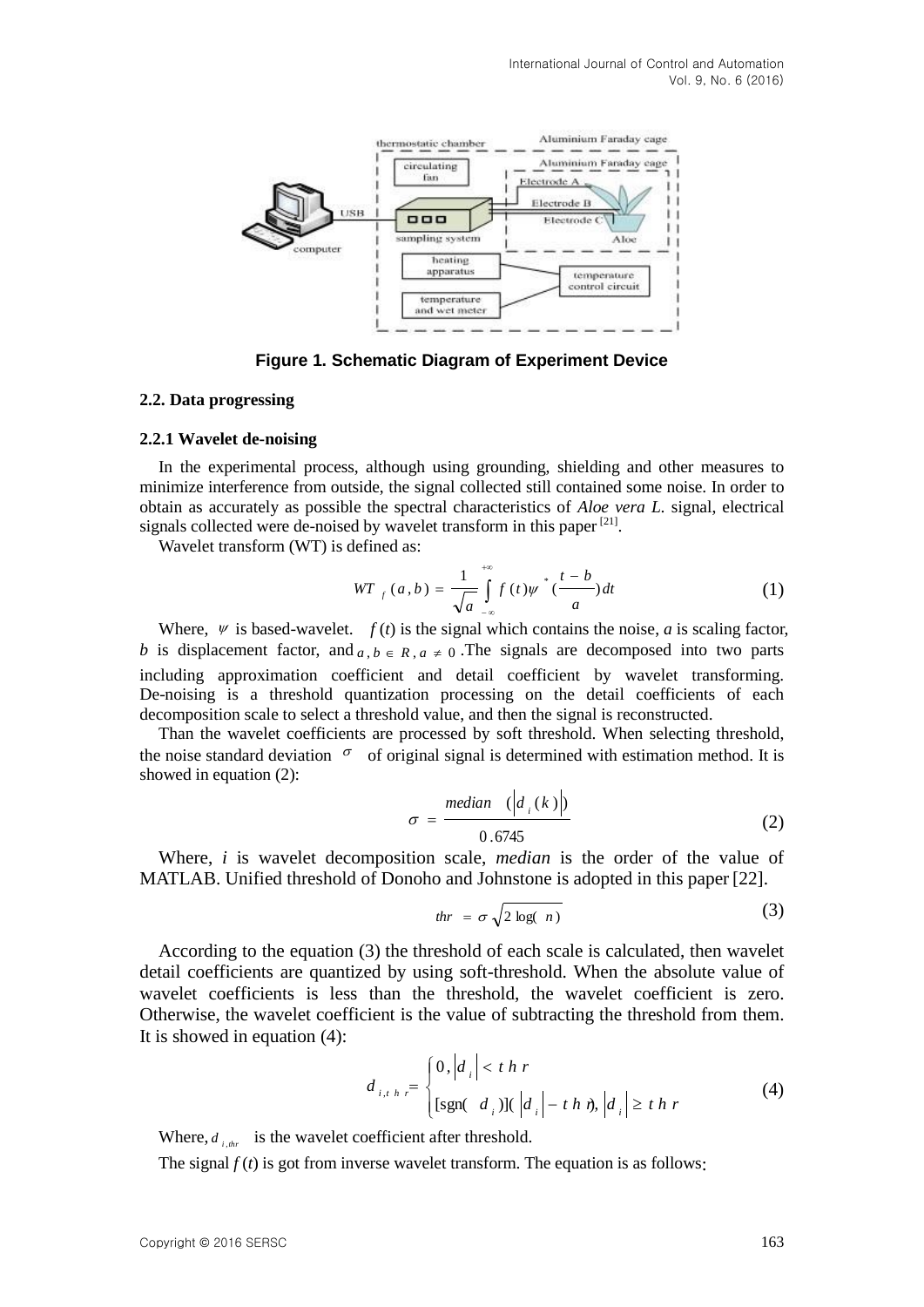International Journal of Control and Automation Vol. 9, No. 6 (2016)

$$
f(t) = \frac{1}{C_{\psi}} \int_{-\infty}^{+\infty} \int_{-\infty}^{+\infty} \left[ (W_{\psi} f)(a, b) \right] \psi_{a, b}(x) \frac{da}{a^2} d b \tag{5}
$$

#### **2.2.2. Power Spectral Analysis**

Typically, the spectrums of useful signal and noise are different, so power spectrum estimation is an effective way to extract useful signal on the noise background. Spectrum estimation methods are composed of classical spectrum estimation (non-parameter estimation) and modern spectral estimation (parameter estimate).The former includes BT, Welch, Bartlett and periodogram method, the latter includes Levinsio and Burg method. Classical spectrum estimation is not only simple for calculation of short-term signal, but also periodogram method has the higher resolution and reliability on the basis of long data series. Therefore periodgram method is used to analyze plant electrical signals in this paper [23].

The power spectrum of stationary random process is estimated by periodogram defined as follows:

$$
S_{p}(e^{j\omega}) = \frac{1}{N} \left| \sum_{n=0}^{N-1} x(n) e^{-j\omega n} \right|^{2}
$$
 (6)

The first, a window function is added to data.The rectangular window is used in this paper as follows:

$$
w(n) = R_N(n) = \begin{cases} 1, & 0 \le n \le N - 1 \\ 0, & \text{other} \end{cases}
$$
 (7)

The power spectrum can be obtained as:

$$
S_{\mathbf{M}}\left(e^{\mathbf{j}\omega}\right) = \frac{1}{N} \left| \sum_{n=0}^{N-1} x(n) w(n) e^{-\mathbf{j}\omega n} \right|^2 \tag{8}
$$

The parameters of power spectrum analysis in this paper are as follows:

(1) Spectral edge frequency (SEF). The power of the signal between 0Hz-SEF accounts for 95% of the total power.

(2) Spectral center frequency (SCF). The formula is

$$
f_{g} = \frac{\sum_{f=f_{1}}^{f_{2}} [P(f) \times f]}{\sum_{f=f_{1}}^{f_{2}} P(f)}
$$
(9)

Where:  $f_g$  is SCF,  $f_1$  to  $f_2$  for the frequency range, *P* (*f*) for the signal power, *f* is frequency. (3) Power spectral entropy (PSE). PSE is defined as

$$
H_f = -\sum P_f \ln P_f \tag{10}
$$

Where,  $f$  is the frequency,  $P_f$  is the percentage of power at the frequency  $f$  in the entire spectrum of power.

### **3. Results and Discussion**

#### **3.1. The Time-Domain Features of Electrical Signals in Aloe Vera L.**

Figure 2 (a), (b), (c) and (d) are the time-domain waveforms of the electrical signal in *Aloe Vera L.* under normal growth (CK), smoking, burning and broken branches respectively. These Figures show that the electrical signal in *Aloe Vera L.* is a kind of random signal. In order to better analysis the basic characteristics of these electrical signals, wavelet coefficients are calculated by db7 wavelet at 7 scale decomposition. The transform result is showed in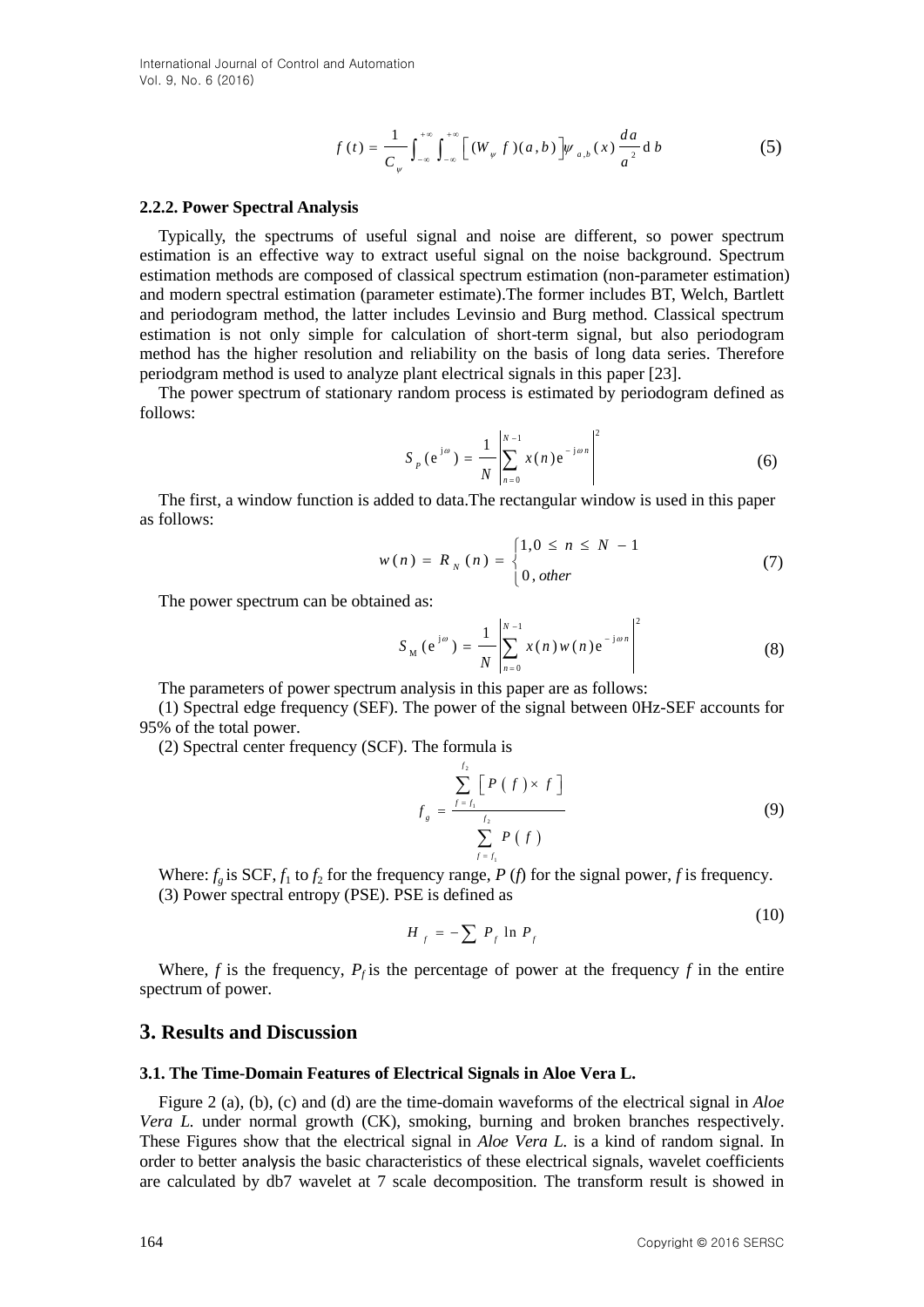Figure 3. It can be seen from Figure 3 that the high-frequency detail is broken down in the high-frequency scale (detail coefficients), which reflects noise component of the measured signals, and the mutation point of the electrical signal also is broken out which corresponds to action potential.

The electrical signal in *Aloe vera L.* is de-noised through wavelet soft-threshold method, reconstructed through inverse wavelet transform. The result is showed in Figure 4(a), (b), (c) and (d). It can be seen from the Figure 4 that the original features of the signal is better retained, the high frequency noise is filtered out. De-noised signal has better smoothness than the original signal. Hence, wavelet analysis has a better de-noising effect for the electrical signal in *Aloe vera L.*



**Figure 2. Electrical Signal in Aloe Vera L. Under Different Damage Conditions** (A)CK (B) Smoking (C) Burning (D) Broken branches



**Figure 3. The Diagram of 7 Scale Decomposition (D1~D7 is the Detail Coefficients)**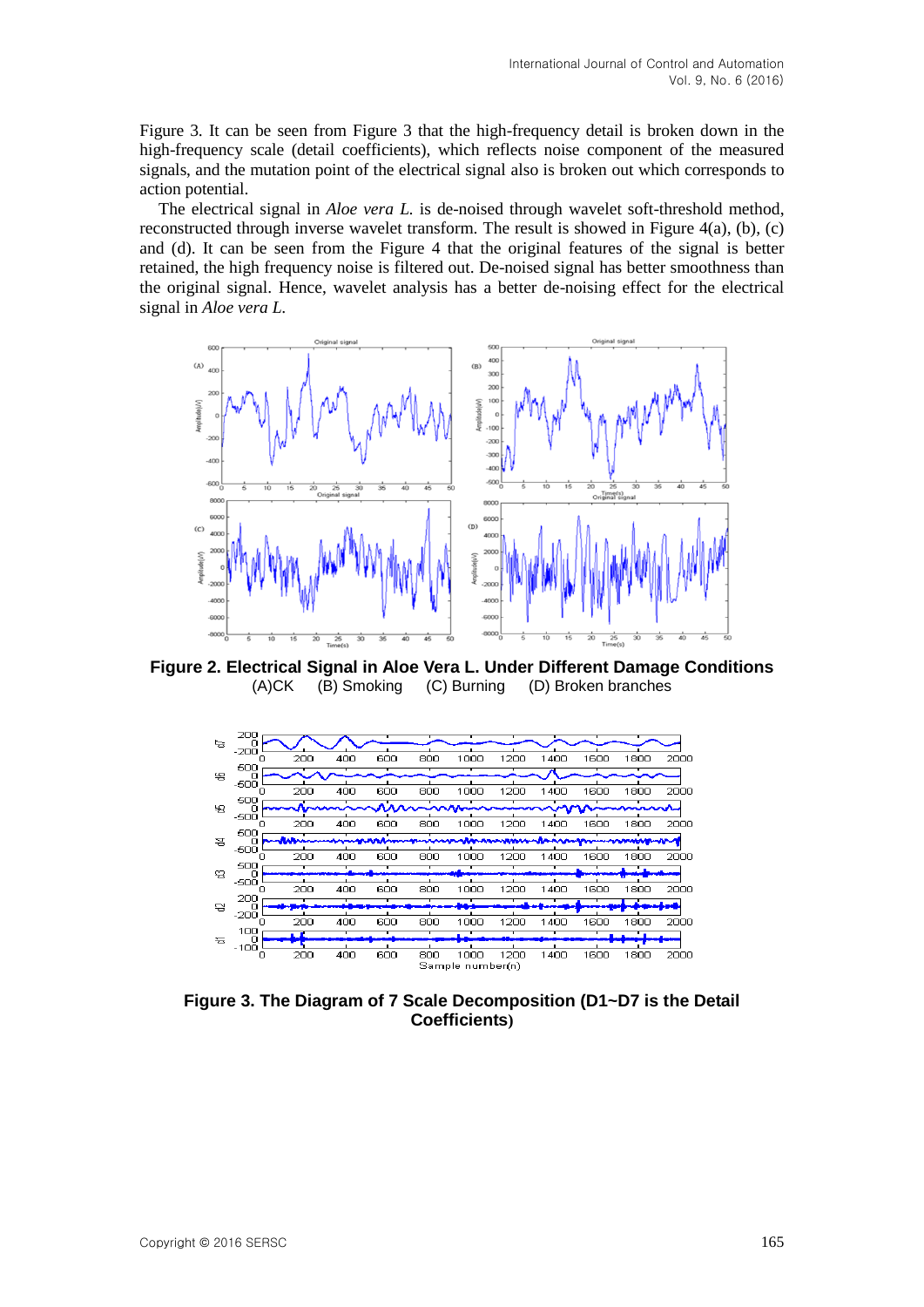

**Figure 4. The De-Noised Electrical Signal in Aloe Vera L. Under Different Damage Conditions** (A)CK (B) Smoking (C) Burning (D) Broken branches

### **3.2. The Amplitude of Electrical Signal in Aloe Vera L. Under Damage Conditions**

The amplitudes of electrical signal in *Aloe vera L.* under damage condition form Figure 4 are showed in Figure 5. It can be seen that the electrical signal in *Aloe vera L*. is in the  $\mu$ V level under normal condition. The change of signal amplitude is small when smoking, while the maximum of the amplitude is about  $7000\mu$ V when burning and broken branches, which is larger than under normal and smoking condition. This indicates that the amplitude of electrical signal on near leaf is greatly increased by the stimulation of burning and broken branches.



## **Figure 5. The Amplitude of Electrical Signal in Aloe Vera L. Under Different Damage**

#### **3.3. The Power Spectrum of Signal under Different Damage**

Power spectrum of de-noised signals is analyzed by periodogram method using Matlab R2008 software. The results are shown in Figure 6.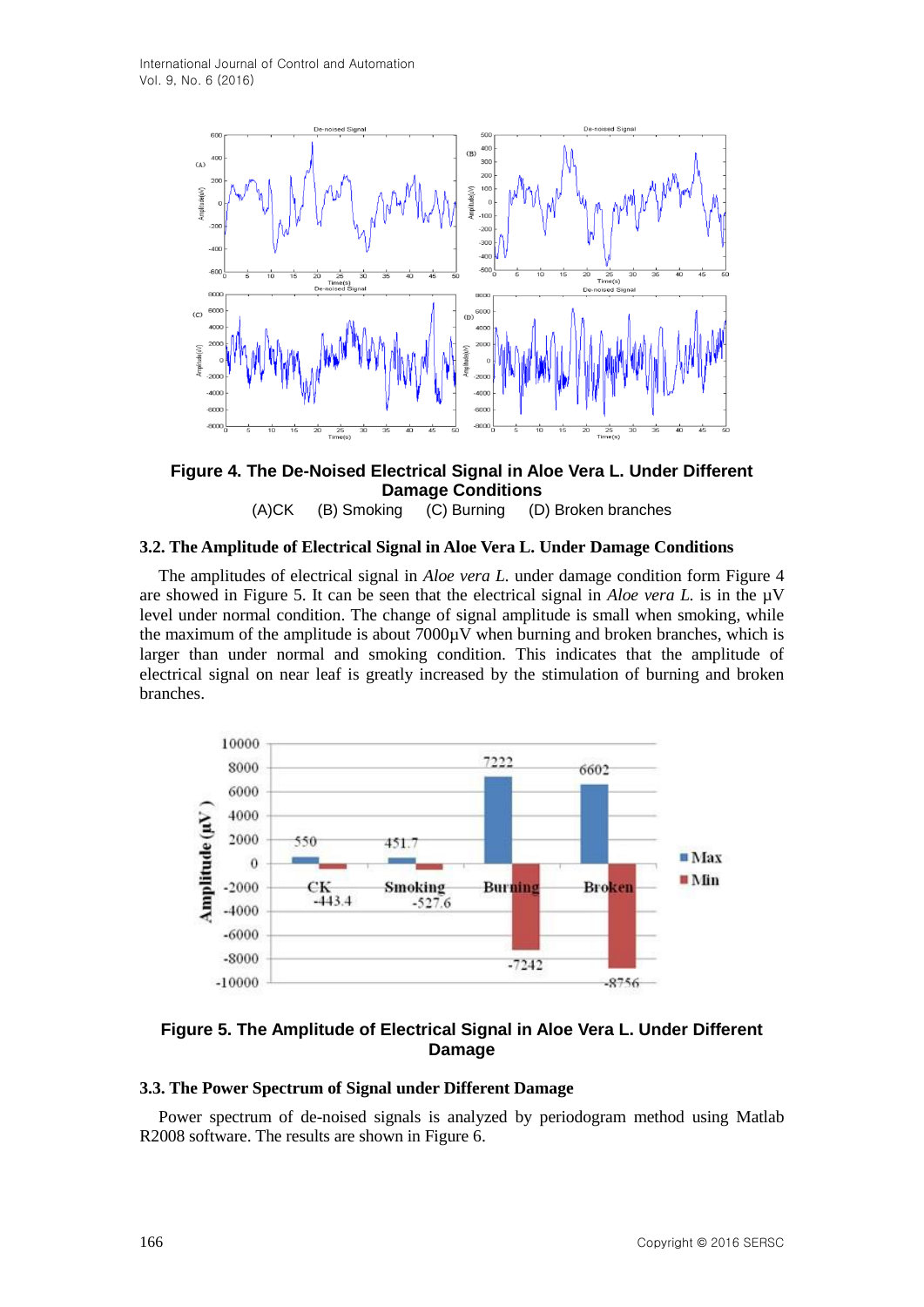

**Figure 6. The Power Spectrum of Signal under Different Damage Conditions** (A)CK (B) Smoking (C) Burning (D) Broken branches

It can be seen form Figure 6that the frequency of electrical signal in *Aloe vera L.* is in  $0\nu$ -1Hz and the power spectrum of electrical signal changes under different damage conditions. When normal growth and smoking, the change of signal energy is small, when burning and broken branches, the change of signal energy is great, and the distribution of power spectrum of electrical signal is also different.

#### **3.3.1. The Changes of SEF and SCF**

In order to illustrate the difference of signal power spectrum under damage conditions, the SEF and SCF of power spectrum of *Aloe vera L.* signals under various conditions are calculated, the results are shown in Figure 7. It is showed in Figure 7 that the SEF of signal in control is 0.8Hz, indicates that the power distribution of *Aloe vera L.* is in the range of 0- 1Hz. When smoking, burning and broken branches, the SEF is 0.8, 1.2 and 1.7Hz respectively. These results show that there is no significant change of signal power spectrum when smoking, but signal power spectrum when burning and broken branches extends to the high frequency, the extension of power spectrum when broken branches is larger.



**Figure 7. The Changes of SEF and SCF of the Signal under Different Damage Conditions**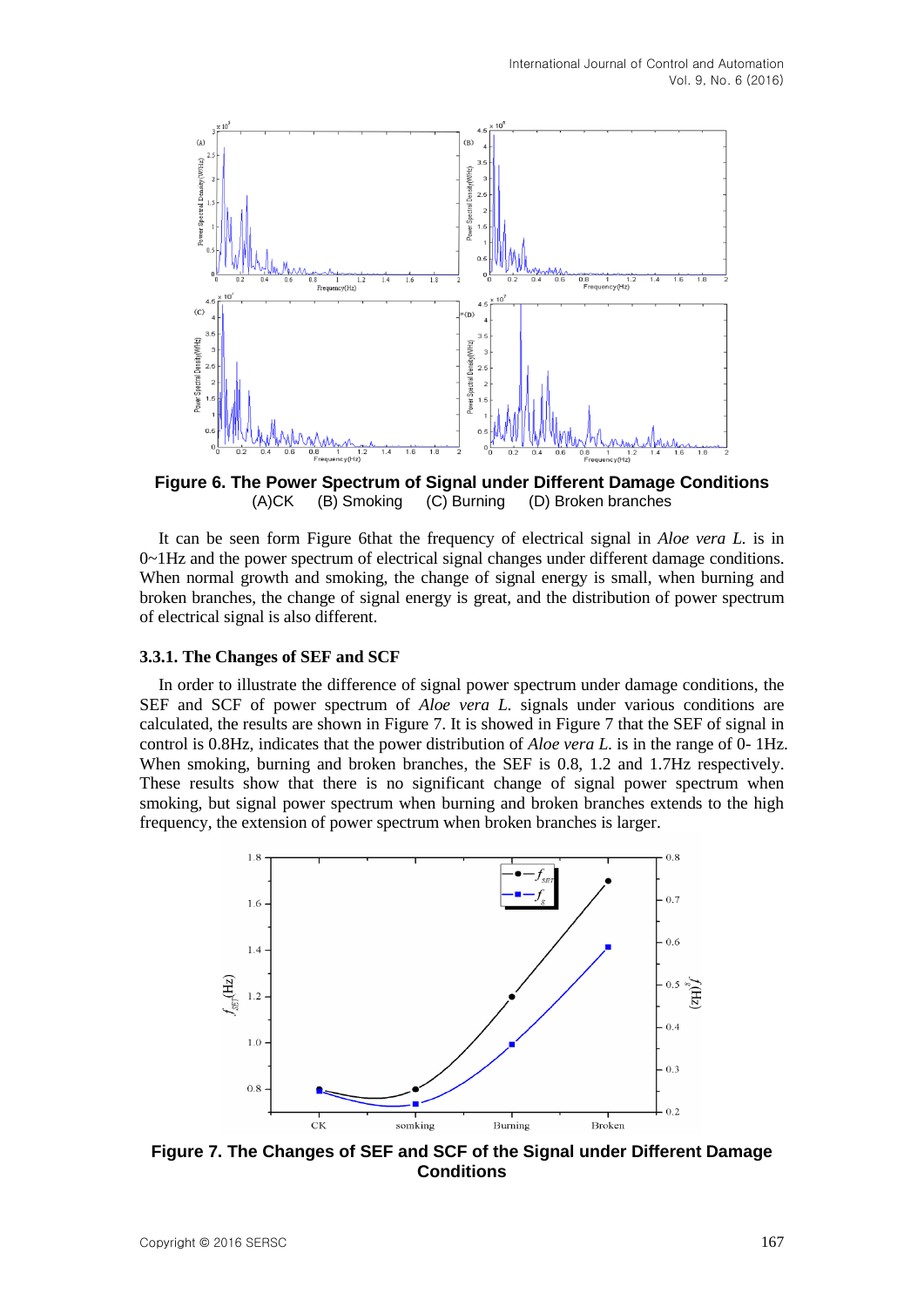## **3.3.2. The Changes of PSE**

The changes of PSE of power spectrum in *Aloe vera L.* signals under different damage conditions are shown in Figure 8. When burning and broken branches the PSE of signal increases significantly compared with the control, the rates of increase reach 19% and 42% respectively.



**Figure 8. The Changes of PSE under Different Damage Conditions**

## **4. Discussion**

Electrical signals in plants include the local potential (LP), action potential (AP) and the variation of potential (VP). LP is the non-conductive potential changes in plant when stimulation. External stimulation will be converted to membrane potential in plant through the LP. When the membrane potential exceeds a certain threshold would lead to AP and VP. AP and VP spread in the form of electrical impulses in plant tissues and organs. The electrical signal of *Aloe vera L.* showed in Figure 4 includes VP and AP. To the generation of electrical signals on the plant, transmission, reception and transformation mechanism, many researchers agree with the idea that a certain stimuli receptor must be present at the cell membrane, and that a transient polarization, induced by specific ion fluxes through this membrane, is the ultimate agent of the electrical potential signal generation  $[1, 2, 13, 24]$ . An action potential is an electrical signal that spreads quickly among plant tissues and organs, traveling at a relative high speed and constant amplitude [4, 9, 14, 18, 20], its duration is of the order of milliseconds and are generated by a stimulus that requires a specific threshold for its initiation [7, 25]. In this paper, when the smoking, there is little change of the signal amplitude and the distribution of power spectrum compared with control, indicates that the signal is mainly LP. When the burning and broken branches, the signal amplitude has changed dramatically, this change is due to the generation and dissemination of AP and VP. The cells received over the AP signal to regulate the changes of  $Ca^{2+}$  concentration in cytoplasm through the ion channel opening and closing in cell membrane enable an ion flux between the cytosol and the extracellular microenvironment, which creates electrical potential differentials across the membrane [26, 31]. Variations in  $Ca^{2+}$  concentrations in the cytosol modify the catalytic activity of the enzyme calmonduline [27-28] as well as the activity of different protein kinases (CDPKs) dependent on  $Ca^{2+}[29-31]$ , physiological changes are induced. Thus, the sharp increase of the signal amplitude received by cell would have dramatic impact on ion channel regulation in the cell membrane and physiological changes.

In addition to amplitude changes, the signal power spectrum distribution of *Aloe vera L.* have also changed when burning and broken branches. To quantitative describe the changes in plant signal power spectrum, the concept of SEF and SCF was put forward in this paper.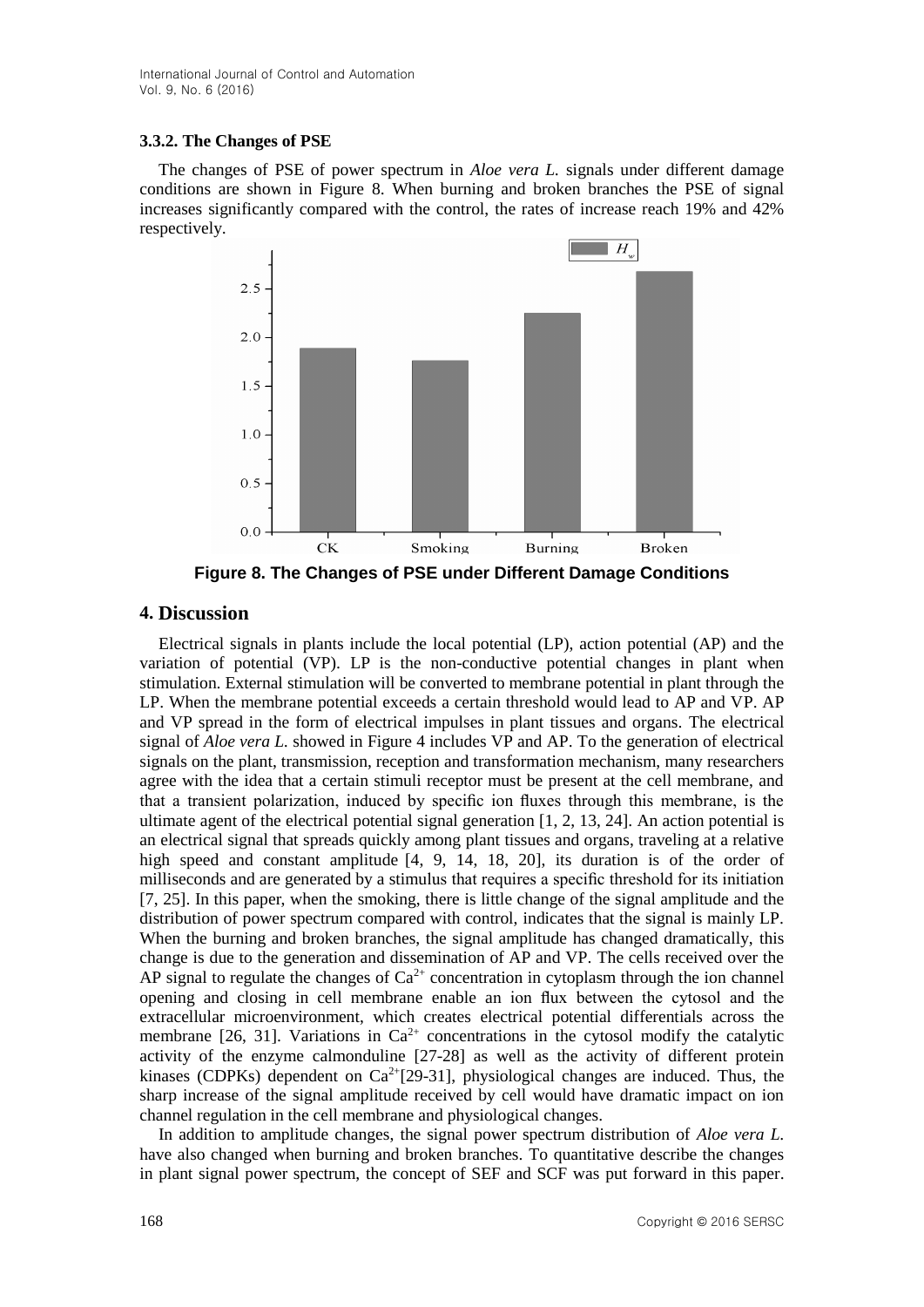The smaller the SEF, the more close to the low frequency in power spectrum distribution, and the deeper cells are inhibited. On the contrary, shows the cells more "exciting". SCF not only can reflect the distribution of signal power spectrum, can also reflect the migration of the power spectrum under different conditions, therefore, SEF or SCF can be used as cell "excitement" of the measure. This result shows that when smoking, the SEF and SCF of signals have little change, the great changes of the SEF and SCF have taken place when burning and broken branches, the biggest change occurred when the broken branches. It is indicated that the cells in different parts of plants will respond to irreversible damage, and the greater the damage, cells respond more strongly. Because the signal power spectrum contains various frequencies of AP and VP signals, an action potential is caused by the movement of ions across the plasma membrane, resulting from a change in its specific permeability to different ions, with transient variations of the cytosol and its external environmental and electrochemical potential [19, 24, 32], a variation potential consists of a transient change in membrane potential (depolarization and subsequent slow repolarization), therefore, the signal power spectrum distribution is actually produced by complex transmembrane transport of ions and membrane potential changes, it reflects complexity of ion movement and the changes of membrane potential. The results in this paper show that the power spectrum of the electrical signal in *Aloe vera L.* expands to the high-frequency region when irreversible injury, it indicates that the frequency components of the signal increase and the transmembrane transport of ions and membrane potential distribution are more complex. In order to quantitative describe the complexity of power spectrum distribution of plant electrical signal and the changes of power spectrum in the distribution, power spectral entropy (PSE) of the signals was defined from Shannon entropy, as a measure of complexity of power spectrum distribution. The narrower of power spectrum, the smaller the PSE, it indicates that there is obvious oscillation rhythm in signals, the complexity of signal is small. Conversely, the more flat the power spectrum, PSE greater, indicates that the signal is more complex. Figure 8 shows that the PSE of electrical signal in *Aloe vera L.* significantly increases compared with the control when burning and broken branches, the rate of increase is greatest, illustrates the complexity of signal power spectrum is maximum. It can be seen that the changes of PSE, SEF and SCF are synchronized compared SEF, SCF with PSE. The consistency of the change of PSE, SEF and SCF indicates that the changes of SEF, SCF and PSE are adaptive responses of plants to injury. Because the changes in plant electrical signal are earlier than the various physiological changes and the morphological changes[2, 33-34]. Thus, responses of plant to stress can quickly and accurately judge according to signal changes. In this paper, the changes of the electrical signal power spectrum can be quantitative described from SEF, SCF and PSE, these parameters could be used as early indicators of real-time assessment of plant responses to stress.

## **5. Conclusion**

Wavelet soft threshold de-noising method can effectively reduce the noise signal and better retain the characteristics of the original electrical signal in *Aloe vera L.* The frequency range of electrical signal in *Aloe vera L*, is in  $0 \sim 1$  Hz. The change of amplitude and power spectrum of electrical signal in *Aloe vera L.* is small when smoking. The change of amplitude of electrical signal in *Aloe vera L.* is obviously when burning and broken branches, the characteristic parameters of the power spectrum SEF and SCF shift to high-frequency region, PSE increases. SEF, SCF and PSE of plant electrical signal can be used as an early indicator of real-time assessment of plant response to environment stress.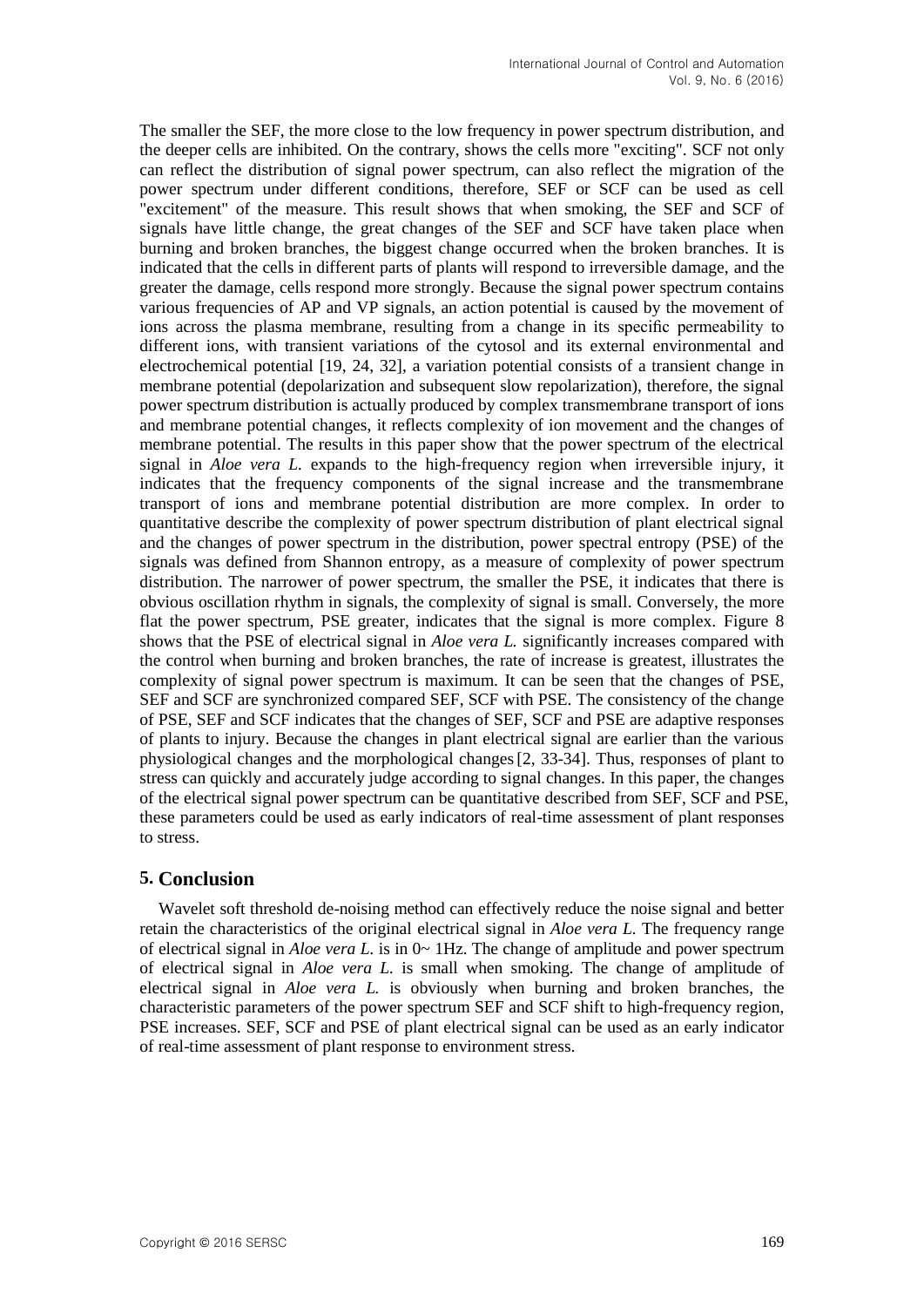## **Acknowledgments**

This study was funded by the national natural science foundation of china (31471412) and the Science and Technology Research Key Project of Henan Education Department (14B416001) and Henan University of technology high-level talent funded project (2013BS063).

## **References**

- [1] F Baluska, S Mancuso, D Volkmann and P Barlow, "Root apices as plant command centers: the unique 'brain-like' status of the root apex transition zone", Biol Brat. **(2004)**, pp. 59:1–13.
- [2] E. D. Brenner, R. Stahlberg and S. Mancuso, "Plant neurobiology : an integrated view of plant signaling", Trends Plant Sci, vol. 11, no. 8, **(2006)**, pp. 413-421.
- [3] A Trewavas, "Green plants as intelligent organisms", Trends Plant Sci, vol. 10, no.9, **(2005)**, pp. 414–9.
- [4] J. Fromm and S. Lautner, "Electrical signals and their physiological significance in plants",
- Plant Cell Environ, vol. 30, no. 3, **(2007)**, pp. 249–57.
- [5] P. Gil, L. Gurovich, B. Schaffer, N. García, S. Rey and R. Iturriaga, "Electrical signaling, stomatal conductance, ABA and ethylene content in avocado trees in response to root hypoxia", Plant Signal Behav, vol. 4, **(2009)**, pp. 100–8.
- [6] P. Gil, L. Gurovich, B. Schaffer, J. Alcayaga, S. Rey and R. Iturriaga, "Root to leaf electrical signaling in avocado in response to light and soil water content", J Plant Physiol, vol. 165 no. 10, **(2008)**, pp. 1070–8.
- [7] P. Oyarce and L. Gurovich, "Evidence for the transmission of information through electric potentials in injured avocado trees", J Plant Physiol, **(2010)**, Available online 13.
- [8] L. Gurovich and P. Hermosilla, "Electric signaling in fruit trees in response to water applications and light-darkness conditions", J Plant Physiol, vol. 166, no. 3, **(2009)**, pp. 290–300.
- [9] K. Trebacz, H. Dziubinskav and E. Krol, "Electrical signals in long-distance communication in plants", In: Baluska F, Mancuso S, Volkmann D, editors. Communication in plants – neuronal aspects of plant life[M]. Berlin, Heidelberg: Springer-Verlag; **(2006)**, pp. 277–90.
- [10] C Koziolek, Grams TEE and U. Schreiber, "Transient knockout of photosynthesis mediated by electrical signals", New Phytol, vol. 161, no. 3, **(2003)**, pp. 715–22.
- [11] E. Masi, M. Ciszak, G. Stefano, L. Renna, E. Azzarello, C. Pandolfi, A. Mugnai, F. Baluska,T. Arecchi and S. Mancuso, "Spatiotemporal dynamics of the electrical network activity in the root apex", Proc Nat Acad Sci USA, vol. 106, no. 10, **(2009)**, pp. 4048–53.
- [12] J. Fromm and H. Fei, "Electrical signaling and gas exchange in maize plants of drying soil", Plant Sci, vol. 132, no. 2, **(1998)**, pp. 203–13.
- [13] A. Volkov, T. Adesina, V. Markin and E. Jovanov, "Kinetics and mechanism of Dionaea mus-cipula trap closing", Plant Physiol, vol. 146, no. 2, **(2008)**, pp. 694–702.
- [14] S. Lautner, T. Erhard, R. Matyssek and J. Fromm, "Characteristics of electrical signals inpoplar and responses in photosynthesis", Plant Physiol, vol. 138, no. 4, **(2005)**, pp. 2200–2209.
- [15] M. Malone, J. Alarcon and L. Palumbo, "A hydraulic interpretation of rapid, long-distance wound signaling in the tomato", Planta, vol. 193, **(1994)**, pp.181–5.
- [16] B. Stankovic, D. Witters, T. Zawadzki and E. Davies, "Action potentials and variation potentials in sunflower: an analysis of their relationships and distinguishing characteristics", Physiol Plant, vol. 103, **(1998)**, pp. 51–8.
- [17] J. Fromm and T. Bauer, "Action potentials in maize sieve tubes change phloem translocation", J Exp Bot, vol. 45, **(1994**), pp. 463–9.
- [18] E. Davies, "New functions for electrical signals in plants", New Phytol, vol. 161, no. 3, **(2004)**, pp. 607–10.
- [19] A. Volkov, "Green plants: electrochemical interfaces", J Electroanal Chem, vol. 483, **(2000)**, pp. 150-6.
- [20] A. G. Volkov, R. D. Lang and I. Maia, "Volkova-Gugeshashvili. Electrical signaling in Aloe vera induced by localized thermal stress', Bioelectrochemistry, vol. 71, no. 2, **(2007)**, pp. 192–197.
- [21] T. Qi ao, Y. Ni uan and X. Ning, "Research of weak electrical signals based on wavelet de-noising", Life Science Instruments, vol. 7, no. 10, **(2009)**, pp. 20-24.
- [22] D. L. Donoho, "De-moise by soft-thresholding", IEEE Trans on IT, vol. 14, no. 3, **(1995)**, pp. 613-627.
- [23] W. Xin and P. Zhang, "The analysis on the window function of periodogram power spectrum estimate", Modern electronic technology, vol. 28, no. 3, **(2005)**, pp. 14-15.
- [24] A. Volkov and C. Brown, "Electrochemistry of plant life. In: Volkov A, editor. Plant: theory and methods", Berlin, Heidelberg: Springer; **(2006)**, pp. 437–59.
- [25] S. Mancuso, "Hydraulic and electrical transmission of wound-induced signals in Vitis vinifera", Aust J Plant Physiol, vol. 26, **(1999)**, pp. 55–61.
- [26] V. Demidchik, A. Sokolik and Y. Vladimir, "Electrophysiological characterization of plant cation channels", In: Volkov A, editor. Plant electrophysiology: theory and methods. Berlin/Heidelberg: Springer; **(2006)**, pp. 173–86.
- [27] A. Vian, C. Vian, R. Schantz, G. Ledoigt, M. Franchisse Desbiez and J. Julien, "Is membrane potential involved in calmodulin gene expression after external stimulation in plants? FEBS Lett vol. 380, **(1996)**, pp. 93–6.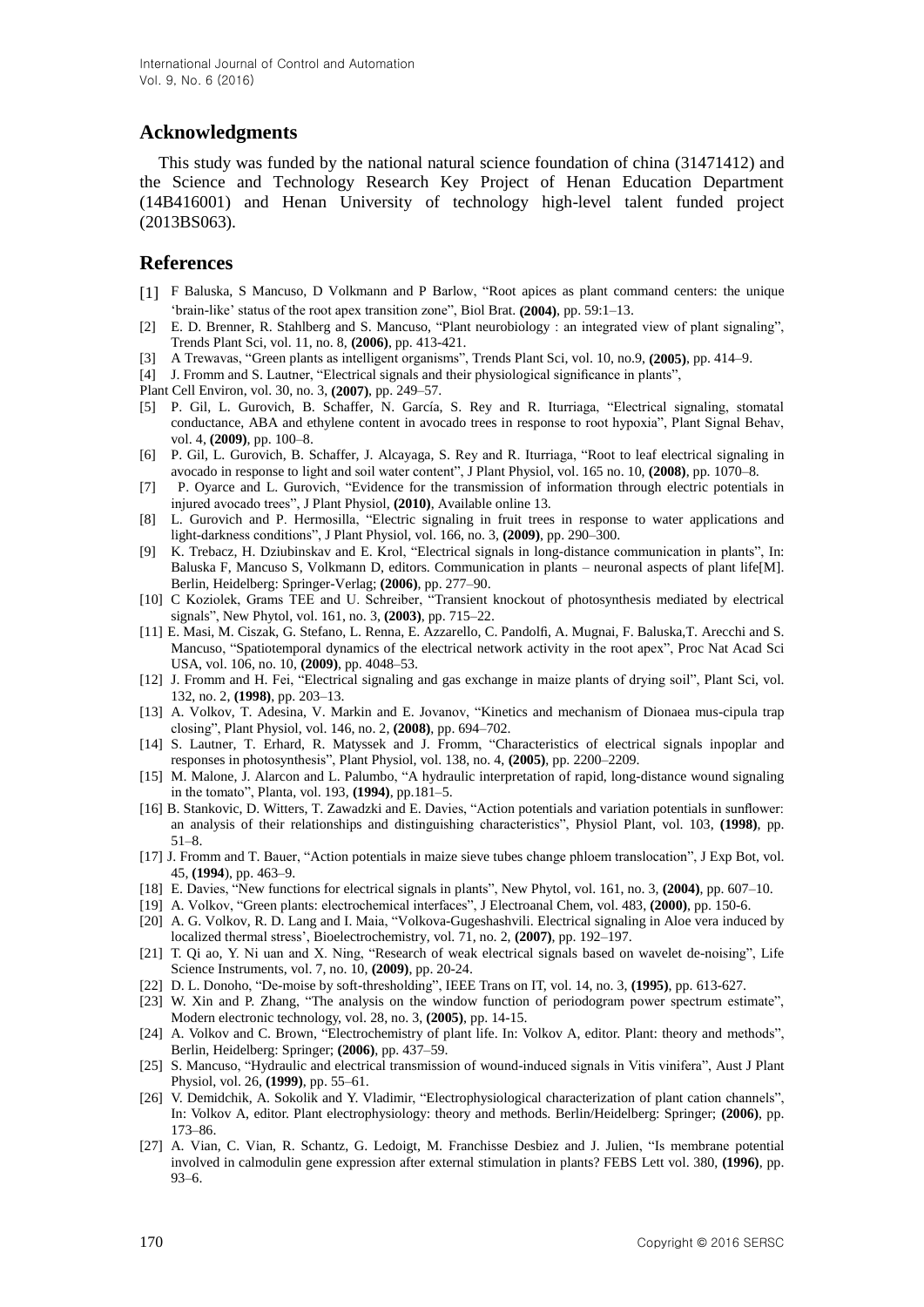- [28] J. Leon, E. Rojo and J Sánchez-Serrano, "Wound signaling in plants", J Exp Bot, vol. 52, no. 354, pp. 20011–9.
- [29] P. White and M. Broadley, "Calcium in plants', Ann Bot, vol. 92, no.4, **(2003)**, pp. 487–511.
- [30] A. Ludwing, T. Romeis and J. Jones, " CDPK-mediated signaling pathways: specificity and cross-talk", J Exp Bot, vol. 55, no. 395, **(2004)**, pp. 181–8.
- [31] S. Medvedev, "Calcium signaling system in plants", Russ J Plant Physl, vol. 52(no. 2, **(2005)**, pp. 248–70.
- [32] A. Gelli and E. Blumwald, "Hyperpolarization-activated Ca<sup>2+</sup>-permeable channels in the plasma membrane of tomato cells", J Membr Biol, vol. 155, **(1997)**, pp. 35–45.
- [33] W. Peter, "Barlow. Reflections on 'plant neurobiology", BioSystems, vol. 92, no. 2, **(2008)**, pp. 132–147
- [34] X. Yan, Z. Wang, L. Huang, C. Wang, R. Hou, Z. Xu and X. Qiao, "Research progress on electrical signals in higher plants", Progress in Natural Science, vol. 19, no. 5, **(2009)**, pp. 531–541.